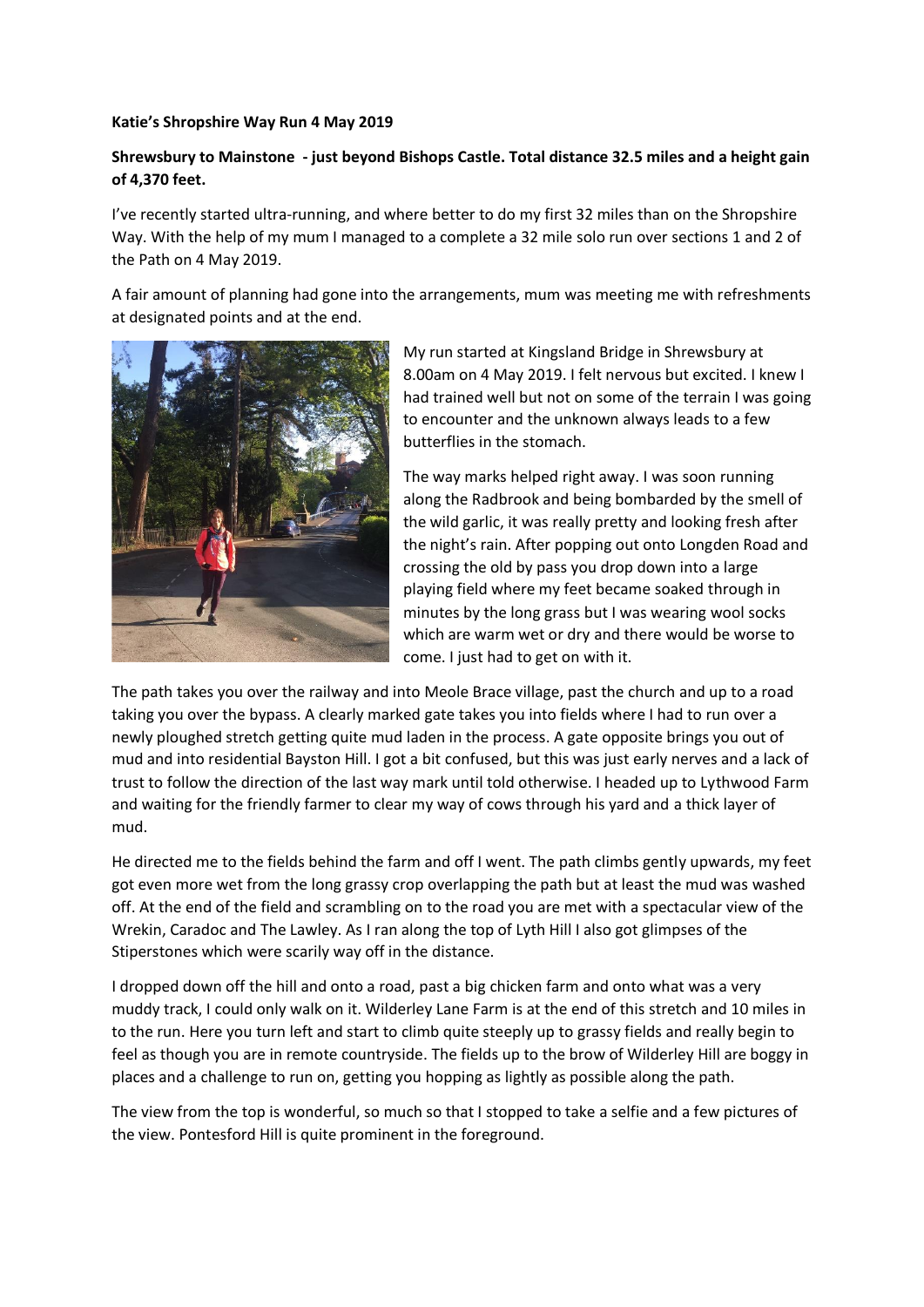I then fended off some curious bullocks and waded through a bit of cowpat mud and came out on The Portway. A very straight bit of road, perhaps an old Roman road, and a fast run after all the mud. A right turn signposted 2  $\frac{1}{2}$  miles to Bridges spurred me on into the Golden Valley. This was a glorious part of the run, reassuring me of all the reasons why I was doing it. It was serenely beautiful and glowing in the morning sun.

It's pretty much downhill from here all the way to Bridges, past a lovely campsite at Rattlinghope where some boys were playing in the stream and I passed quite a few walkers. I had not seen any since Lyth Hill.

I met Mum on time at 11.00 am and 15 miles into the run, for a quick but very welcome pit stop before heading off towards the Stiperstones. I changed into my Saucony trainers for the rocky terrain ahead. The ones I took off were literally steaming with mud.

The road upwards is not too bad to run on but it's up and up and up – climbing up to 536meters at the top. I was shocked at how difficult the main Stiperstones path was. Lots of jagged spikey rocks that don't seem to have been placed to walk on let alone run. This was my slowest mile, taking about 20 minutes.

Again the views were amazing - I could see mountains in the distance (The Arans), Corndon Hill and Bromlow Callow in the foreground. I found out later that there had been snow on the top of the Stiperstones and Corndon that morning.

I was glad to get onto the grassy bank leading to the carpark, finding my way back onto the main path and heading towards Nipstone Rock. I took a wrong turn right, down to the Bog carpark, all because I switched off for a minute and followed the route some walkers were taking up towards me, silly me. I had to climb back up but soon recognised the path from one of our family Christmas walks.

The path starts to descend quite sharply going to the left of The Nipstone and round The Rock. My knees were hurting, and I stopped to have some Lion bar and a huge amount of water.

Down, down the path goes until you pop out onto a road, hop over the road, over a stile and down



again over a stream and then straight up steeply on the other side. Linley Hill is a whopper. We had thrown snow balls here on our family walk and it was nice to feel on familiar territory, even if it was very steep. I sorted out a stone in my shoe, had more Lion Bar and gave myself a talking to. I sat on the grass and looked back at the Stiperstones and The Rock, amazing terrain to run on and I felt proud and motivated to push on.

The descent was easier being mainly track and road all the way to Linley where there is an amazing house and landscaped 'garden'. On to More where Mum was waiting for me with refreshments. We laughed about how difficult the Stiperstones were and Mum said 'I did warn you!'

After about 10 minutes and a check of distances (about 8 miles to go) I set off. I encountered some frisky cows in the first field after More, which I had to